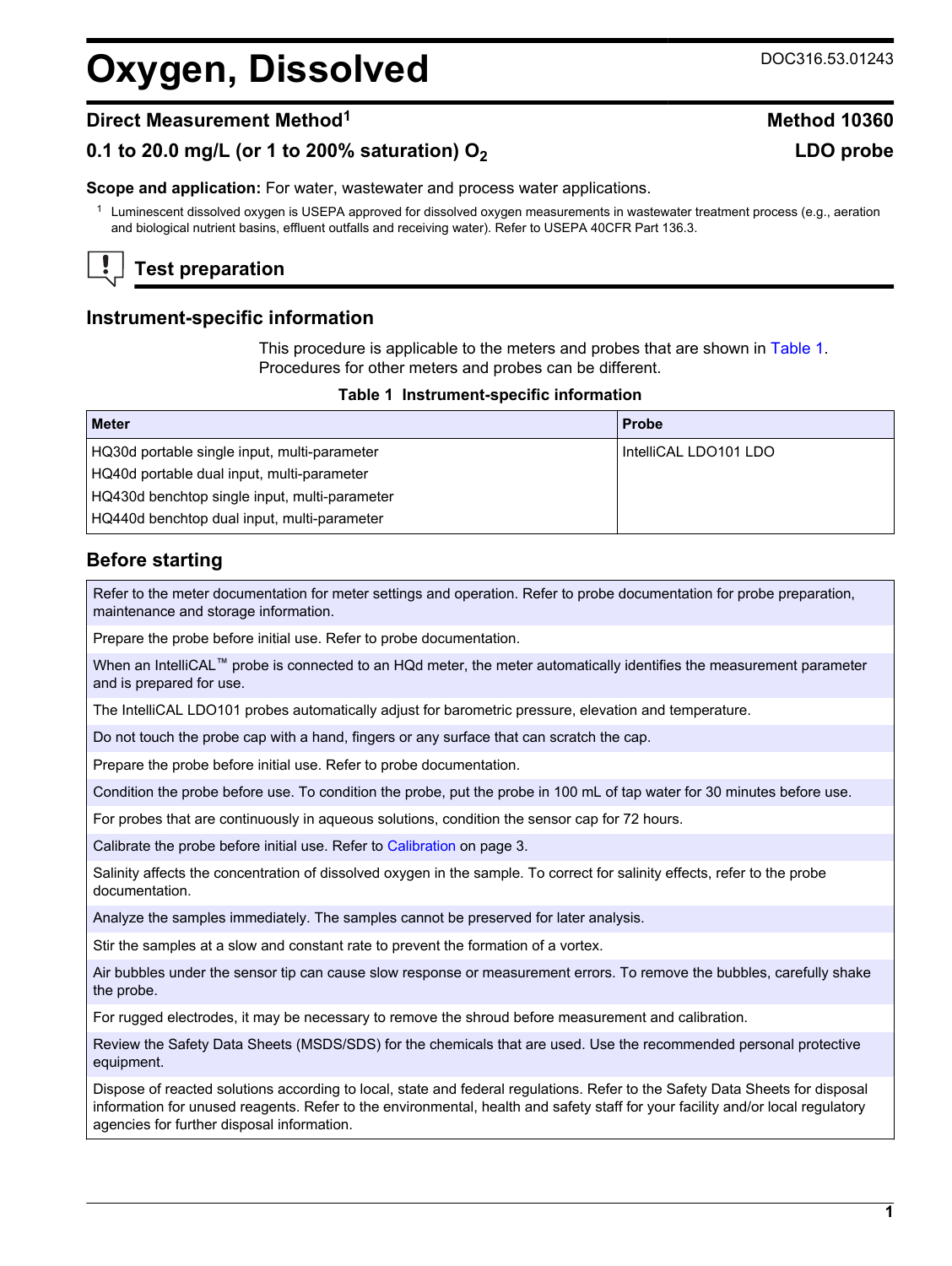#### **Items to collect**

| <b>Description</b>                             | Quantity |
|------------------------------------------------|----------|
| BOD bottle, 300 mL or Erlenmeyer flask, 250 mL |          |
| Beaker (laboratory test)                       |          |

Refer to [Consumables and replacement items](#page-3-0) on page 4 for order information.

#### **Sample collection**

The main consideration with sample collection is to prevent contamination of the sample with atmospheric oxygen.

- Analyze the samples immediately. The samples cannot be preserved for later analysis.
- Analyze the samples at the collection site if possible.
- Do not introduce air into the sample.

#### **Test procedure**



**1.** Rinse the probe with deionized water. Dry the probe with a lint-free cloth.

**2. Laboratory test:** Put the probe in a beaker that contains the solution. Do not let the probe touch the stir bar, bottom or sides of the container. Remove the air bubbles from under the probe tip. Stir the sample at a slow to moderate rate. **Field test:** Put the probe in the sample. Move the probe up and down to remove bubbles from the probe tip.



**3.** Push **Read**. A progress bar is shown. When the measurement is stable, the lock icon is shown.



**4.** When the value is stable, store or record the mV value and the temperature value.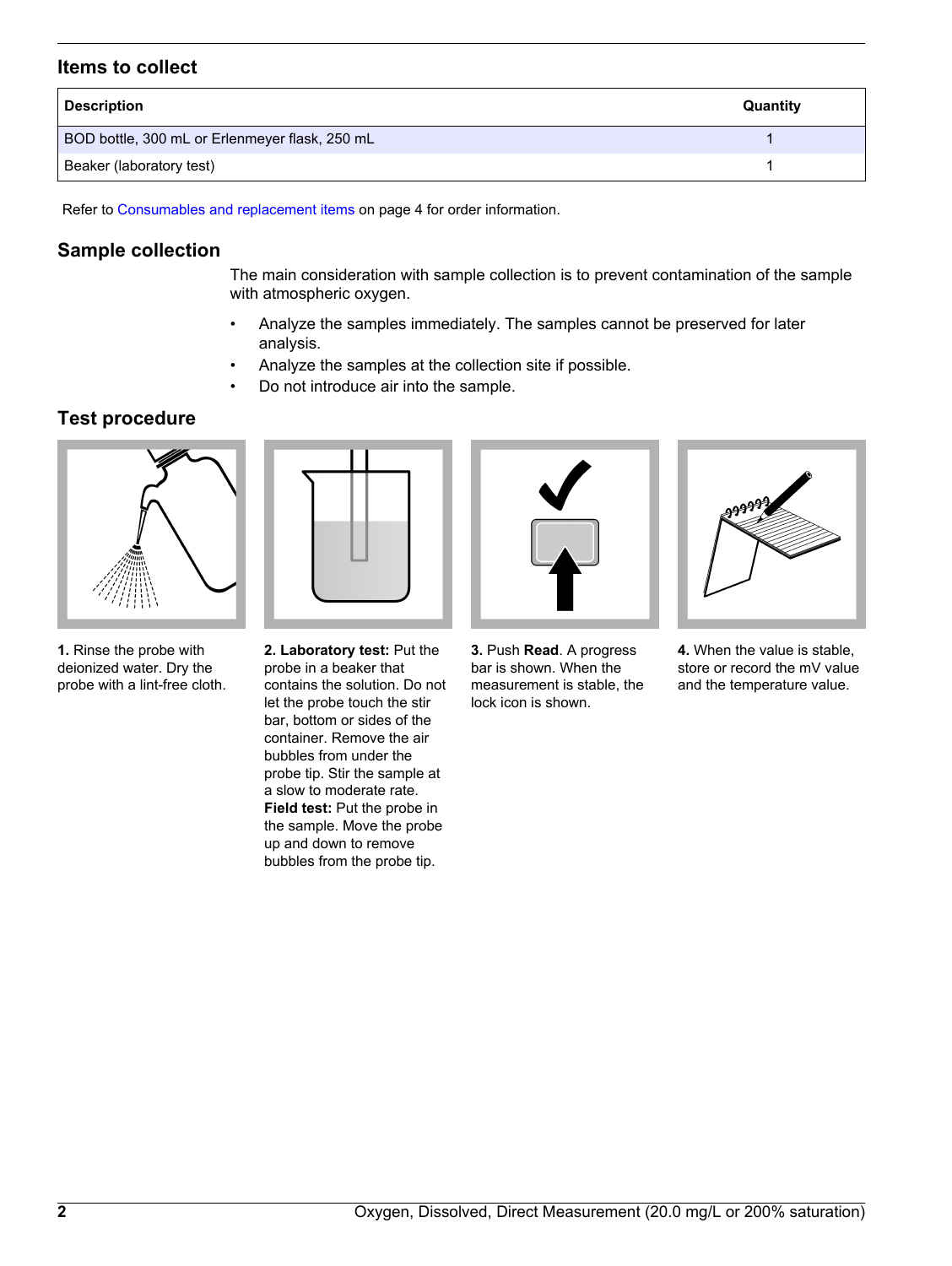#### **Calibration**

<span id="page-2-0"></span>

**1.** Add a small amount of water (approximately 1 cm) to the bottom of narrowneck bottle, such as a BOD bottle.



**2.** Insert a stopper and shake the bottle vigorously for several minutes.



**3.** If the probe cap is wet, carefully dry the probe cap with a soft cloth.



**4.** Remove the stopper. Put the probe in the bottle.





**5.** Push **Calibrate**. **6.** Push **Read**. A progress bar is shown. When the measurement is stable, the lock icon is shown.

| Í |  |
|---|--|
| ♦ |  |

**7.** Push **Done**. The calibration summary shows. The slope value is the comparison between the latest calibration and the factory calibration shown as a percentage.



**8.** Push **Store** to accept the calibration.

#### **Clean the probe**

Clean the probe when:

- Drifting/inaccurate readings occur as a result of contamination on the sensing element or incorrect storage conditions.
- Slow response time occurs as a result of contamination on the sensing element.

For general contamination, complete the steps that follow.

- **1.** Rinse the probe with deionized water. Blot dry with a lint-free cloth.
- **2.** If harsh contaminants are attached to the probe, polish the probe tip with a soft cloth or cotton swab to remove the contaminants.
- **3.** Soak the probe in deionized water for 1 minute.

#### **Summary of method**

The oxygen sensor is a clear, oxygen impermeable hard substrate. An oxygen-sensitive luminescent dye and a scattering agent is on the substrate. A final overlay of dark pigment is added to keep stray light out of the measurement cell. The luminescent dye gives a red light when exposed to blue light. The scattering agent distributes the light in the sensor matrix and contributes to the opacity of the sensor. Pulses from a red LED are used as an internal reference. The duration of the luminescence is proportional to the concentration of dissolved oxygen in the sample.